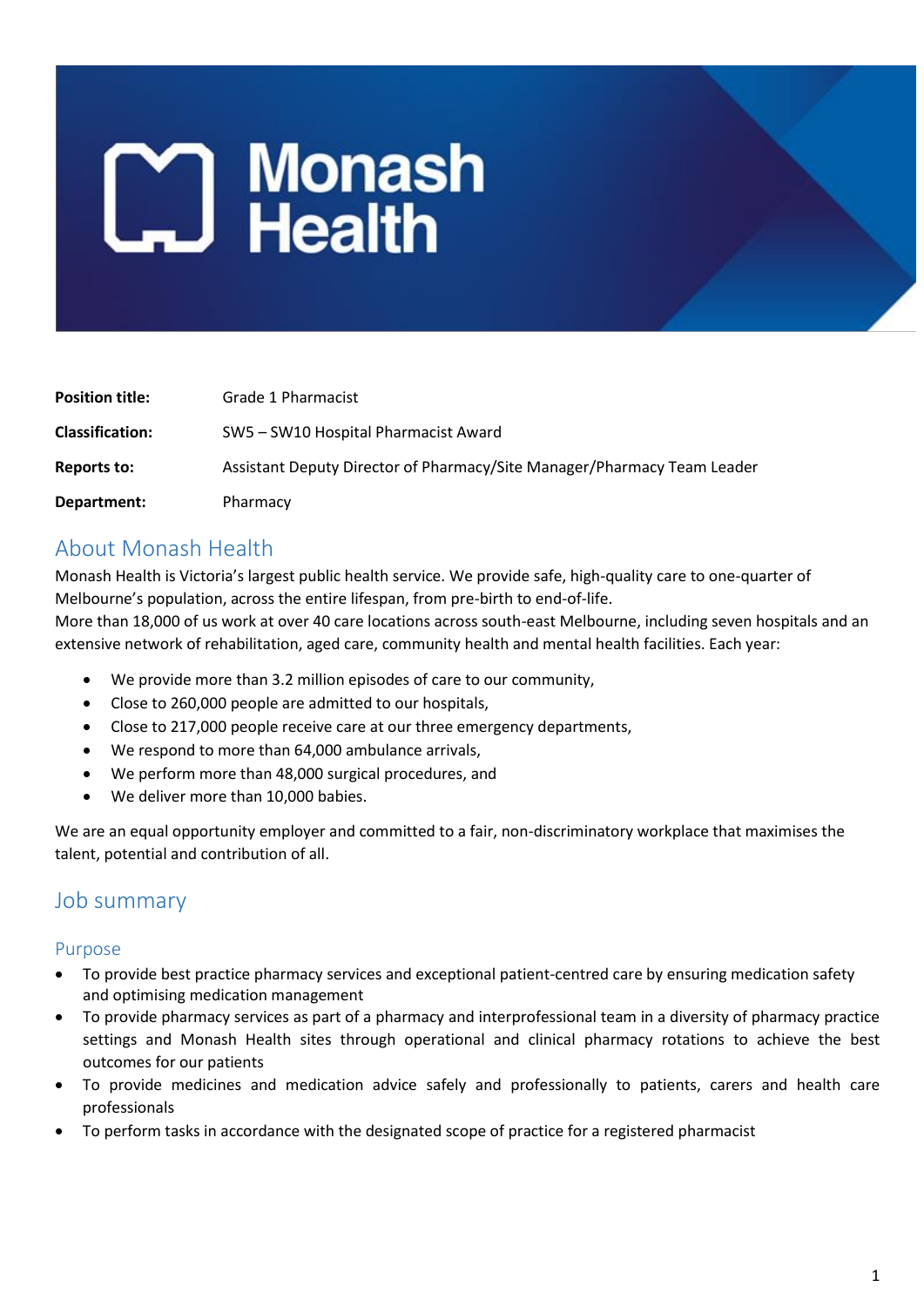#### Key result areas

- Assist in the education and training of pharmacy staff, pharmacy students on placement and intern pharmacists rostered within the operations and clinical pharmacy services rotations
- Support operations and clinical pharmacy services team leaders/members in providing an efficient and effective service that is consistent, high quality, safe and innovative
- Adhere to governance processes for the service area and contribute to continual quality improvement (CQI) initiatives
- Contribute to appropriate service area reports and performance metrics
- Ensure Monash Health's guiding principles, iCARE values and code of conduct, policies and procedures, best practice and professional standards and legislative requirements are promoted and complied with

#### Scope

#### **Key internal relationships:**

- Pharmacy Leadership Team
- Pharmacy team leaders in the pharmacy service area to which they are rostered (or their delegates). The role will report to these pharmacists as appropriate
- Pharmacy staff across all service areas
- Medical, nursing and midwifery and other interprofessional Monash Health team members
- Various committees, including Pharmacy CQI Committees

#### **Key external relationships:**

- Patients, clients and carers
- Pharmacy students on placement

## Responsibilities

#### Operational / Clinical

#### Specific to this position

- Carry out all tasks and duties as required in the pharmacy service area to which they are rostered; specific tasks are dependent on the area but may include the following (after successful completion of the relevant credentialing programs):
	- o Review and dispense prescriptions
	- o Provide education and advice to patients/carers about their medication management and liaise with relevant community health care professionals to facilitate optimal transitions of care
	- $\circ$  Obtain and document best possible medication histories for inpatients and ambulatory patients
	- o Reconcile prescriptions and inpatient medication orders/medication administration records against best possible medication histories
	- o Review inpatient medication orders/medication administration records and communicate with medical, nursing and other health care professionals regarding recommendations for optimisation of medication management including therapeutic drug monitoring, medication stewardship programs and administration methods
	- o Provide medicines information and advice to other health care professionals
	- $\circ$  Facilitate supply of and patient access to pharmaceuticals (includes medicines, fluids and other products supplied by pharmacy) in line with the Monash Health medication formulary
	- o Assist in the compounding of non-aseptic and aseptic products
	- o Prioritise workload to optimise quality and safety and patient flow
- Meet pharmacy operational requirements by organising and directing pharmacy team members' work flow and checking pharmacy technicians', intern pharmacists' and pharmacy students' preparation and labelling of pharmaceuticals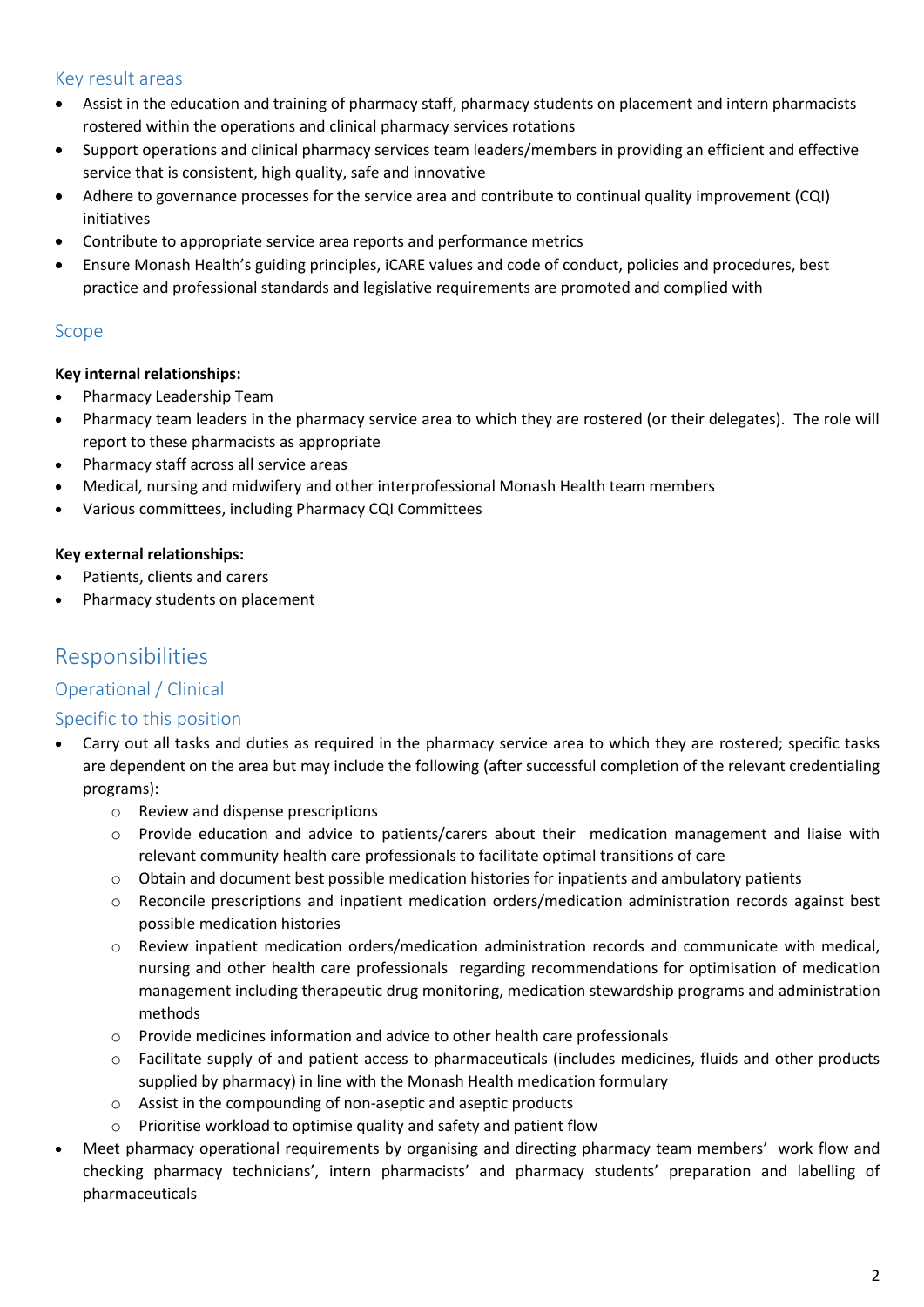- Maintain and develop knowledge and skills relevant to scope of practice through continual professional development, establishing personal and professional networks and participating in professional organisations/societies
- Maintain relevant performance metrics for the service area including workload, quality and efficiency
- Participate in quality improvement projects and research relevant to the service area and disseminate findings at relevant professional forums and/or through publications
- Attend meetings as required, including site-based staff meetings, committees and working groups
- Advise supervisory staff on issues and achievements associated with the service area
- Assist in the orientation and training of staff working in the service area as required
- Rotate through various practice areas of the Pharmacy Department and across multiple Monash Health sites
- Assist in other services of the Pharmacy Department when required in a cooperative and collaborative manner to ensure the efficient utilisation of staff and resources
- Participate in weekend, public holiday, late-shift and on-call rosters as required
- Carry out other duties delegated by the Director of Pharmacy, Pharmacy Leadership Team members or Pharmacy Team Leader as required

#### Quality and safety

- The following responsibilities and accountabilities exist to ensure we deliver our National Standards. Refer to Monash Health's Clinical Governance Framework for more information:
	- $\circ$  Carry out compliance and improvement against the key elements of quality and safety
	- o Be responsible for the quality of care at point of care

#### Financial Management

- Ensure that there is financial responsibility and accountability across the functions under the position's control and implement financial strategies that will ensure budgetary targets and key performance indicators are met
- Initiate and implement actions to improve the financial effectiveness of all functions, under the positions control

#### People

- Participate and co-operate in consultative processes to improve health and safety.
- Observe safe working practices and as far as you are able, protect your own and others' health and safety.
- Provide a safe and positive workplace
- Complete all necessary personal training and professional development requirements.
- Participate in annual performance development discussions with your manager and complete all mandatory training and compliance activity

# Person Specification

#### Qualifications/ Registrations/ Licenses (italics indicated desirable)

- Registered as a pharmacist with the Australian Health Practitioner Regulation Agency (AHPRA)/ Pharmacy Board
- *Advanced Pharmacy Practice Stage 1 (Transition) credentialed*
- *Society of Hospital Pharmacists of Australia membership*

#### Technical Skills/ Knowledge / Experience

- Excellent written and verbal communication skills
- Proactive, constructive and creative approaches to problem solving for individual patients and service development
- Ability to work effectively in interprofessional teams
- Commitment to continued professional development, education, quality improvement and research
- **•** Previous hospital experience desirable